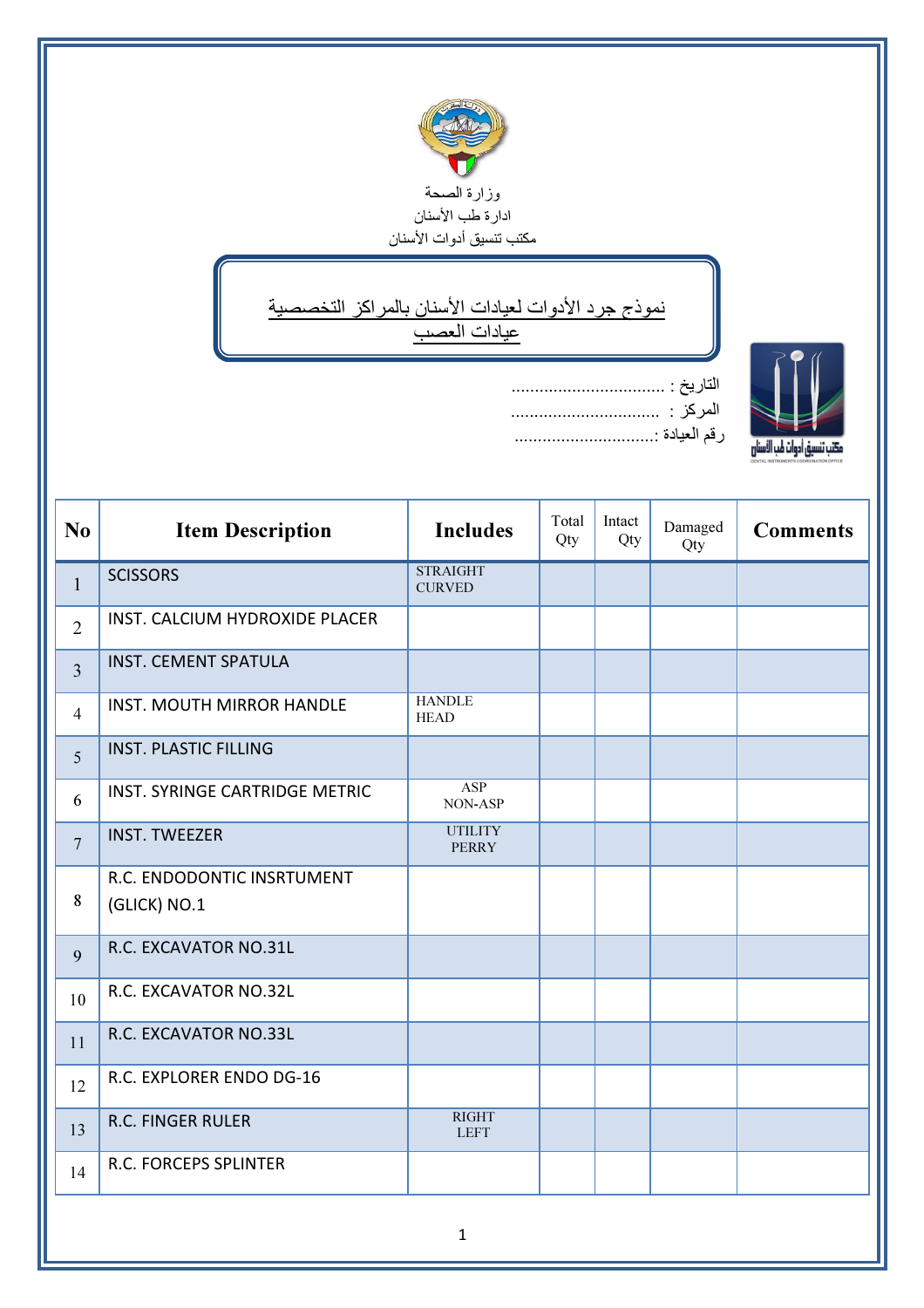| N <sub>0</sub> | <b>Item Description</b> | <b>Includes</b> | Total<br>Qty | Intact<br>Qty | Damaged<br>Qty | <b>Comments</b> |
|----------------|-------------------------|-----------------|--------------|---------------|----------------|-----------------|
| 15             | R.C. FILE ORGANIZER     |                 |              |               |                |                 |
| 16             | R.C. FILE CLEANING RING |                 |              |               |                |                 |
| 17             | R.C. PLUGGER NO.8A      |                 |              |               |                |                 |
| 18             | R.C. PLUGGER NO.8P      |                 |              |               |                |                 |
| 19             | R.C. PLUGGER NO.9A      |                 |              |               |                |                 |
| 20             | R.C. PLUGGER NO.9P      |                 |              |               |                |                 |
| 21             | R.C. PLUGGER NO.10A     |                 |              |               |                |                 |
| 22             | R.C. PLUGGER NO.10P     |                 |              |               |                |                 |
| 23             | R.C. PLUGGER NO.11A     |                 |              |               |                |                 |
| 24             | R.C. PLUGGER NO.11P     |                 |              |               |                |                 |
| 25             | R.C. PLUGGER NO.12A     |                 |              |               |                |                 |
| 26             | R.C. PLUGGER NO.12P     |                 |              |               |                |                 |
| 27             | R.C. RUBBER DAM FORCEPS |                 |              |               |                |                 |
| 28             | R.C. RUBBER DAM PUNCH   |                 |              |               |                |                 |
| 29             | R.C. RUBBER DAM FRAME   |                 |              |               |                |                 |
| 30             | R.C. SPREADER NO.D-11   |                 |              |               |                |                 |
| 31             | R.C. SPREADER NO.D-11T  |                 |              |               |                |                 |
| 32             | R.C. SPREADER NO.3      |                 |              |               |                |                 |